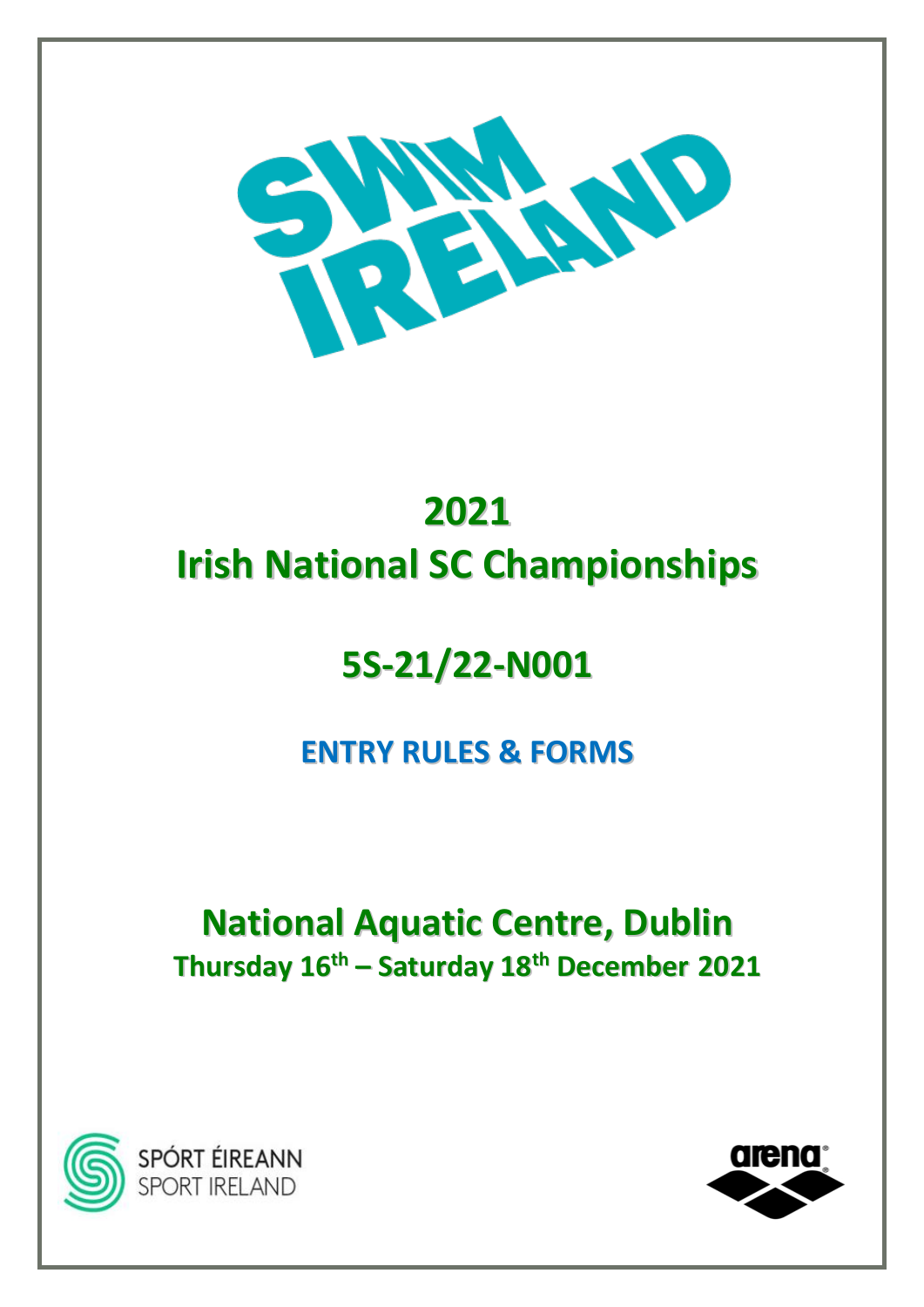

### **MEET CONDITIONS**

| <b>Meet Location:</b>                  | National Aquatic Centre, Sport Ireland Campus, Blanchardstown, Dublin 15                                                                                                                                                                                                                                                                                                                                                                                                                                                                                                                |                                                                                                       |  |
|----------------------------------------|-----------------------------------------------------------------------------------------------------------------------------------------------------------------------------------------------------------------------------------------------------------------------------------------------------------------------------------------------------------------------------------------------------------------------------------------------------------------------------------------------------------------------------------------------------------------------------------------|-------------------------------------------------------------------------------------------------------|--|
| Pool<br><b>Specification:</b>          | 10 lane 25m pool; anti-turbulence lane ropes; wedge starting blocks; backstroke ledges; 6<br>lane 25m warm up/swim down pool                                                                                                                                                                                                                                                                                                                                                                                                                                                            |                                                                                                       |  |
| <b>Meet Type:</b>                      | Full Olympic Programme plus 50m Form Strokes and 100m Ind Medley.                                                                                                                                                                                                                                                                                                                                                                                                                                                                                                                       |                                                                                                       |  |
|                                        | Open, Transition and Junior Finals per Olympic Event (800m/1500m as Timed Finals). Open<br>Final only in non-Olympic Events.                                                                                                                                                                                                                                                                                                                                                                                                                                                            |                                                                                                       |  |
|                                        | Four Open 200m Relays, single gender and mixed Freestyle and Medley relays as Timed<br>Finals                                                                                                                                                                                                                                                                                                                                                                                                                                                                                           |                                                                                                       |  |
| <b>Session Times:</b>                  | <b>Session 1:</b> Thursday 16 <sup>th</sup> December<br>Warm-up (Male 0745-0845. Female 0845-<br>0945); Competition 1000                                                                                                                                                                                                                                                                                                                                                                                                                                                                | Session 4: Friday 17 <sup>th</sup> December<br>Warm-up (Mixed) 1545 - 1715; Competition<br>1730       |  |
|                                        | Session 2: Thursday 16th December<br>Warm-up (Mixed) 1545 - 1715; Competition<br>1730                                                                                                                                                                                                                                                                                                                                                                                                                                                                                                   | Session 5: Saturday 18th December<br>Warm-up (Male 0745-0845. Female 0845-<br>0945); Competition 1000 |  |
|                                        | Session 3: Friday 17th December<br>Warm-up (Female 0745-0845. Male 0845-<br>0945); Competition 1000                                                                                                                                                                                                                                                                                                                                                                                                                                                                                     | Session 6: Saturday 18th December<br>Warm-up (Mixed) 1545 - 1715; Competition<br>1730                 |  |
| Age:                                   | Qualifying Times to reflect two age groups per gender.<br>Age Groups as Junior (male competitors born 2005 - 2008 and female competitors born<br>2006 - 2008) and Senior (male competitors born 2004 or earlier and female competitors<br>born 2005 or earlier).                                                                                                                                                                                                                                                                                                                        |                                                                                                       |  |
| Qualification<br>Criteria:             | Published times are Consideration Times. Heats may be limited to manage session<br>timelines<br>Times may be achieved in Short Course or Long Course conversion, in the Period 1 <sup>st</sup> July<br>$2019 - 21$ <sup>st</sup> November 2021.<br>Times must have been achieved in meets licenced at Level 3 or higher to be eligible to be<br>used for entry into this meet.<br>Long Course times used for entry will be converted to Short Course via the Meet<br>Management System for seeding purposes.                                                                            |                                                                                                       |  |
| <b>Finals:</b>                         | Open Final - Fastest 10 athletes from the heats (all ages, all nationalities)<br>Transition Final - Fastest 10 athletes Male 22 years & under (born 1999 or later) &<br>Females 21 years & under (born 2000 or later) that have not qualified for the Open Final<br>(maximum of two non-Irish athletes within the final)<br>Junior Final - Fastest 10 athletes Male 18 years & under (born 2003 or later) & Females 17<br>years & under (born 2004 or later) that have not qualified for the Open Final or the<br>Transition Final (maximum of two non-Irish athletes within the final) |                                                                                                       |  |
| <b>Team Leaders</b><br><b>Meeting:</b> | Technical briefing will take place on Tuesday 14 <sup>th</sup> December @ 7.30pm via zoom.<br>Attendance at this meeting is advisable. If a club is not represented at this briefing you are<br>agreeing to any decisions made at the meeting and agree to abide by them at the meet.                                                                                                                                                                                                                                                                                                   |                                                                                                       |  |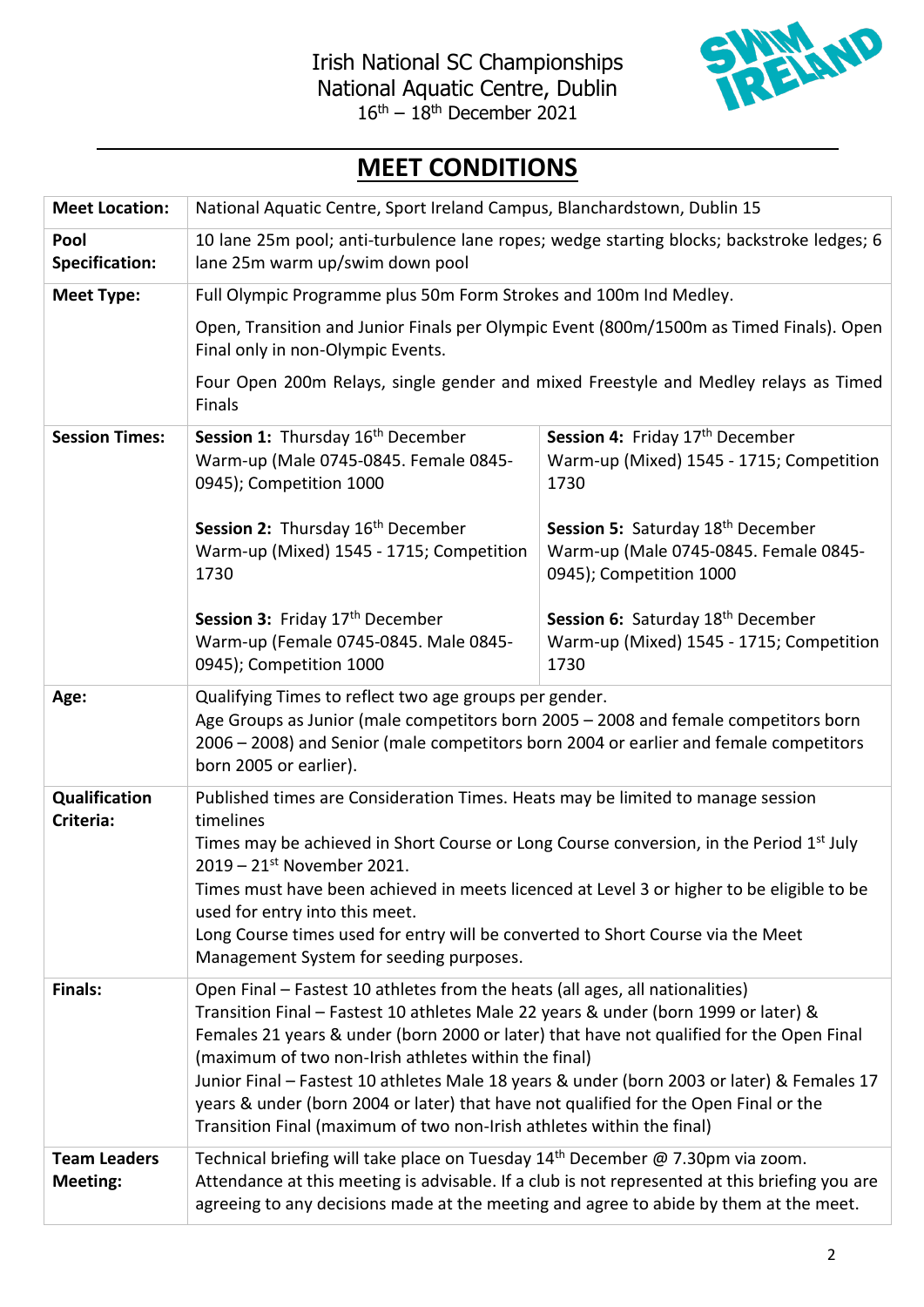

| <b>Withdrawals:</b>    | Withdrawals from day 1 must be emailed to entries@swimireland.ie between 13/12/2021<br>& 3pm on 15/12/2021. Withdrawals for days 2 & 3 must be summitted by 6pm the<br>previous day, i.e. for day 2, withdrawals must be summitted by 6pm on day 1. There will<br>be a €50 fine if swimmers are not withdrawn within 30 minutes of the announcement of<br>the results of an event for the final that evening or by 6pm for an event for the next day.                                                                                                                                          |  |
|------------------------|------------------------------------------------------------------------------------------------------------------------------------------------------------------------------------------------------------------------------------------------------------------------------------------------------------------------------------------------------------------------------------------------------------------------------------------------------------------------------------------------------------------------------------------------------------------------------------------------|--|
| <b>Accreditation:</b>  | Accreditation will be produced through the Go-Membership system. Club admins will need<br>to apply for accreditation for athletes, team managers & coaches. Please ensure that team<br>managers & coaches meet all of the requirements for accreditations, otherwise they will<br>not be awarded. Accreditation lanyards & pouches can be collected at the accreditation<br>desk, which will be located on upper deck near the scoreboard.                                                                                                                                                     |  |
|                        | Further information on accreditation will be circulated to clubs in the next few weeks.                                                                                                                                                                                                                                                                                                                                                                                                                                                                                                        |  |
| <b>Entry Form:</b>     | Electronic Hy-tek entries are accepted via Hy-tek to the Swim Ireland Office at<br>entries@swimireland.ie                                                                                                                                                                                                                                                                                                                                                                                                                                                                                      |  |
|                        | Clubs who do not have hy-tek should email their entries to entries@swimireland.ie                                                                                                                                                                                                                                                                                                                                                                                                                                                                                                              |  |
| <b>Entry Deadline:</b> | 5pm Wednesday 25 <sup>th</sup> November 2021 for ALL entries.<br>Payment for ALL entries must be received by 5pm Friday 3rd December 2021                                                                                                                                                                                                                                                                                                                                                                                                                                                      |  |
| <b>Entry Fees:</b>     | Individual entries cost €10/£9 per event.                                                                                                                                                                                                                                                                                                                                                                                                                                                                                                                                                      |  |
|                        | Relay entries cost €25/£22 per event.                                                                                                                                                                                                                                                                                                                                                                                                                                                                                                                                                          |  |
|                        | No entry will be processed until the appropriate fee has been received at the Swim Ireland<br>Office. Payment options are detailed in the Entry Summary Sheet.                                                                                                                                                                                                                                                                                                                                                                                                                                 |  |
|                        |                                                                                                                                                                                                                                                                                                                                                                                                                                                                                                                                                                                                |  |
|                        | Please note that entries are non-refundable once the final date for payment has passed                                                                                                                                                                                                                                                                                                                                                                                                                                                                                                         |  |
| <b>Relay Entries:</b>  | Clubs are permitted to enter more than one relay team per event, but only one team per<br>club will be awarded medals. Approximate entry times should be submitted for all relays.<br>The names of the four relay team members swimming in the race and the order of<br>swimming must be declared on the official Team Declaration Sheet and submitted to the<br>Swim Office Table no later than 60 minutes before the start of the session in which the<br>race takes place. Failure to do so will be subject to a fine of €50 (without exception) and<br>disqualification of the relay team. |  |
|                        | All athletes competing in relays must be entered in the meet (even if they are not<br>swimming in individual events). Relay teams that swim in an order that is different from<br>the declared order of swimming shall be disqualified in accordance with FINA Rule SW<br>10.12.                                                                                                                                                                                                                                                                                                               |  |
| <b>Awards:</b>         | The top 3 Swimmers in the Finals & HDW events will be presented with medals at the<br>Victory Ceremony on the podium.<br>Commemorative medals will be presented to non-Irish athletes, if they finish in the top 3<br>positions. All athletes must be properly attired in a tracksuit or t-shirt and shorts with<br>footwear for medal ceremonies.                                                                                                                                                                                                                                             |  |
|                        | Medals will not be awarded for the Transition or Junior Finals                                                                                                                                                                                                                                                                                                                                                                                                                                                                                                                                 |  |
| Swimsuits:             | All swimsuits must comply with FINA regulations and should bear the FINA approved<br>stamp<br>(https://www.fina.org/sites/default/files/frsa.pdf)                                                                                                                                                                                                                                                                                                                                                                                                                                              |  |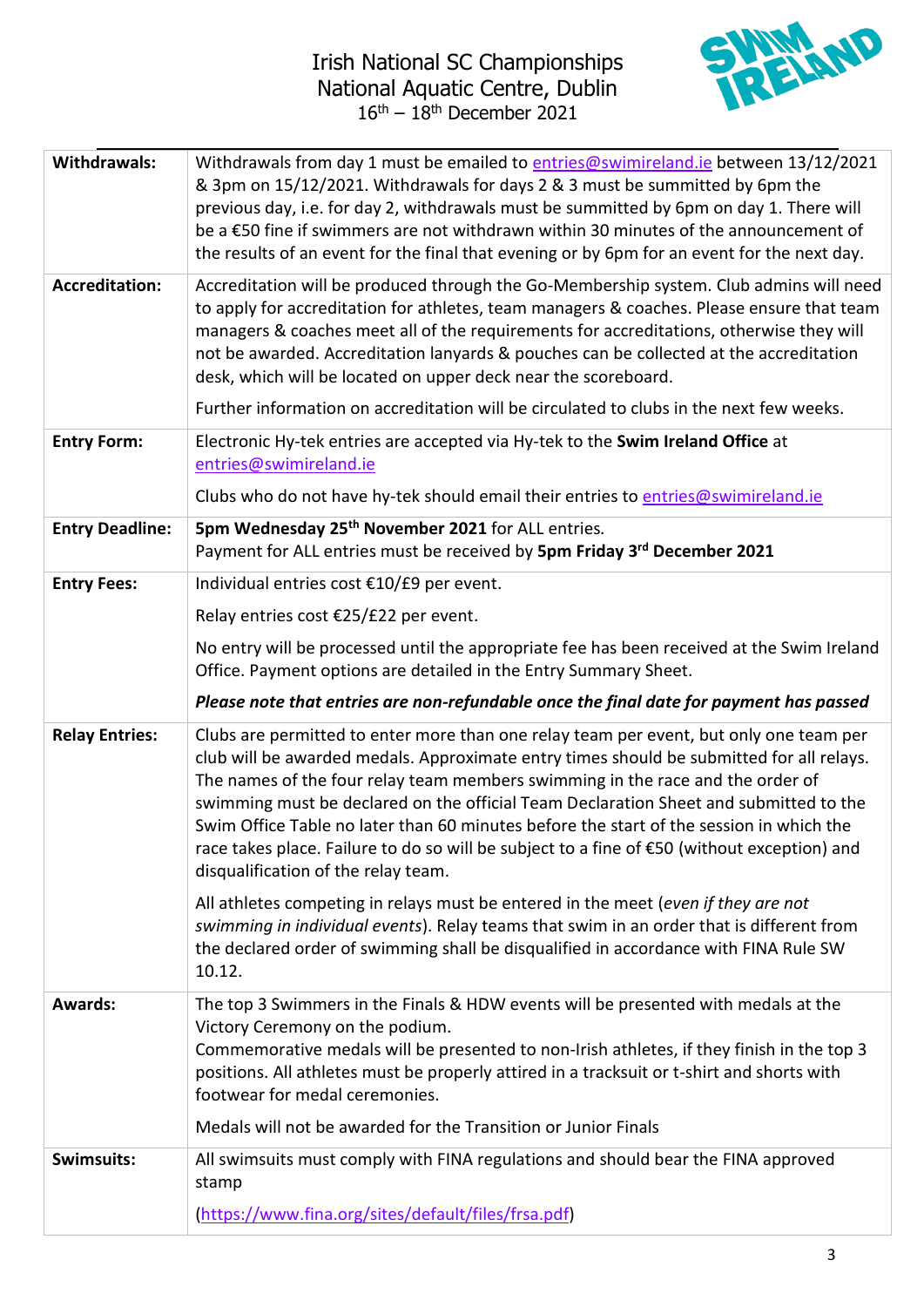

| <b>Anti-Doping:</b>              | It is a condition of attending a Swim Ireland event that athletes may be required to be<br>tested for prohibited substances in accordance with the Irish Sports Council/WADA/FINA<br>Anti-Doping rules. For further information visit the Anti-Doping section of the Irish Sports<br>Council website. |
|----------------------------------|-------------------------------------------------------------------------------------------------------------------------------------------------------------------------------------------------------------------------------------------------------------------------------------------------------|
| COVID-19                         | Some restrictions may be in place at the time of the meet. Please refer to www.gov.ie to<br>view these restrictions.                                                                                                                                                                                  |
| Health &<br>Safety:              | Please refer to the Health & Safety guidelines at the back of this document and also the<br>Swim Ireland Code of Practice for Safety (Swimming) on the Swim Ireland website.                                                                                                                          |
| <b>Open Training</b><br>Session: | There will be some pool availability for open training session on Wednesday 15th<br>December from 1700 - 1900                                                                                                                                                                                         |
| <b>Further Info:</b>             | Please direct all queries to entries@swimireland.ie                                                                                                                                                                                                                                                   |

**These Meet Conditions must be read in conjunction with the Swim Ireland General Event Rules available on the SI website at [http://www.swimireland.ie/competitions-events/regulations](http://www.swimireland.ie/competitions-events/regulations-and-safety)[and-safety](http://www.swimireland.ie/competitions-events/regulations-and-safety)**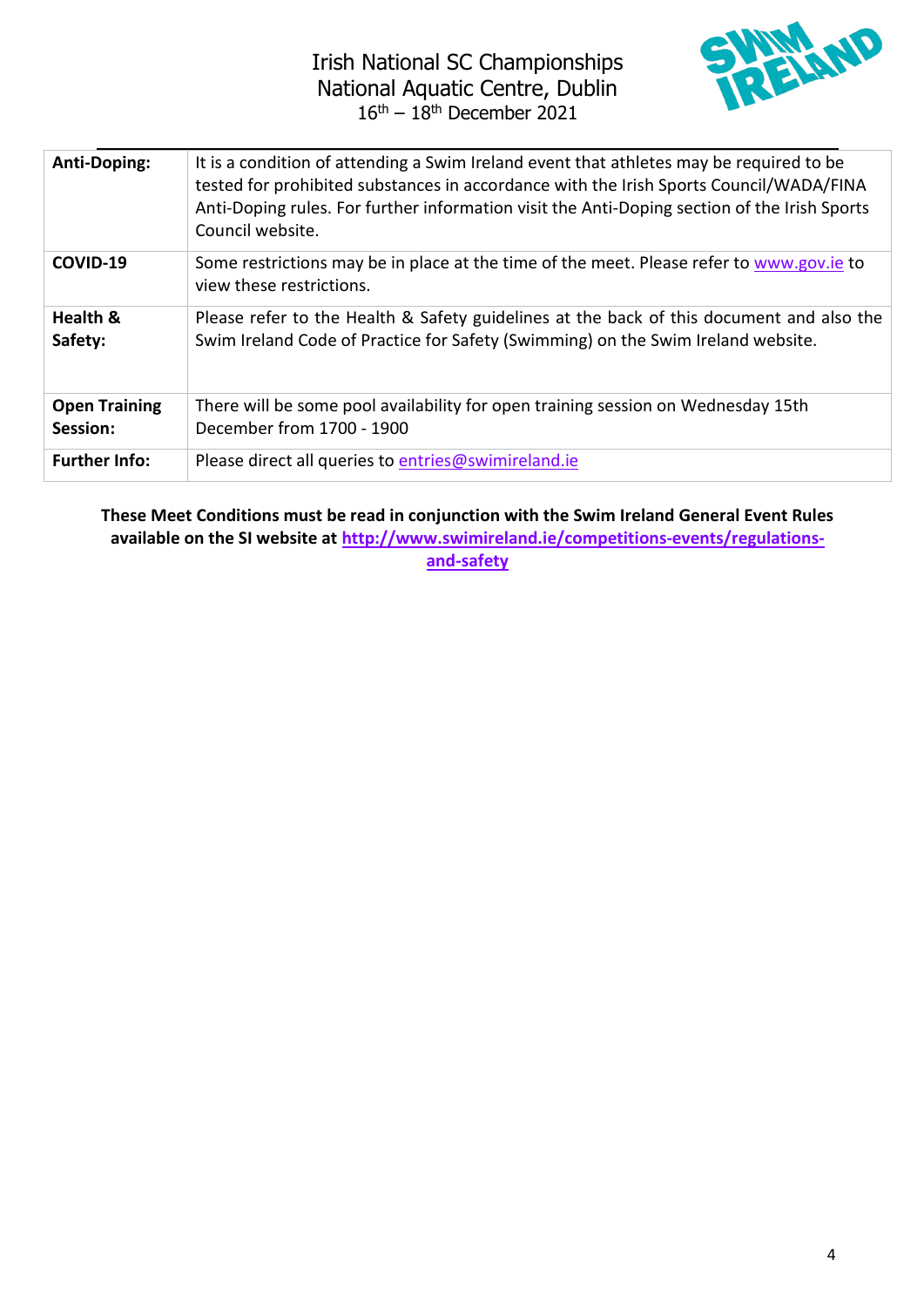

### **Order of Events**

| Day $1 -$ Thu $16th$ December 2021                        | Day 2 – Fri $17th$ December 2021                          | Day $3 - 18$ <sup>th</sup> December 2021                |
|-----------------------------------------------------------|-----------------------------------------------------------|---------------------------------------------------------|
| Session 1: 1000 - Heats                                   | Session 3: 1000 - Heats                                   | Session 5: 1000 - Heats                                 |
| Male 50m Backstroke                                       | Mixed 200m Freestyle Relay HDW                            | Male 50m Freestyle                                      |
| Female 50m Backstroke                                     | Female 400m IM                                            | Female 50m Freestyle                                    |
| Male 100m Breaststroke                                    | Male 400m IM                                              | Male 50m Breaststroke                                   |
| Female 100m Breaststroke                                  | Female 50m Butterfly                                      | Female 50m Breaststroke                                 |
| Male 100m Freestyle                                       | Male 50m Butterfly                                        | Male 200m Backstroke                                    |
| Female 100m Freestyle                                     | Female 200m Freestyle                                     | Female 200m Backstroke                                  |
| Male 200m Butterfly                                       | Male 200m Freestyle                                       | Male 100m Butterfly                                     |
| Female 200m Butterfly                                     | Female 100m Backstroke                                    | Female 100m Butterfly                                   |
| Male 100m IM                                              | Male 100m Backstroke                                      | Male 200m IM                                            |
| Female 100m IM                                            | Female 200m Breaststroke                                  | Female 200m IM                                          |
| Male 200m Freestyle Relay HDW                             | Male 200m Breaststroke                                    | Male 400m Freestyle                                     |
| Female 200m Freestyle Relay HDW                           | Mixed 200m Medley Relay HDW                               | Female 400m Freestyle                                   |
| Mixed 800m Freestyle HDW                                  | Mixed 1500m Freestyle HDW                                 | Female 200m Medley Relay HDW                            |
|                                                           |                                                           | Male 200m Medley Relay HDW                              |
|                                                           |                                                           |                                                         |
| Session 2: 1730 - Finals                                  | Session 4: 1730 - Finals                                  | Session 6: 1730 - Finals                                |
| Male 50m Backstroke Open Final                            | Female 400m IM Junior, Transition & Open Finals           | Male 50m Freestyle Junior, Transition & Open Finals     |
| Female 50m Backstroke Open Final                          | Male 400m IM Junior, Transition & Open Finals             | Female 50m Freestyle Junior, Transition & Open Finals   |
| Male 100m Freestyle Junior, Transition & Open Finals      | Female 50m Butterfly Open Final                           | Male 50m Breaststroke Open Final                        |
| Female 100m Freestyle Junior, Transition & Open Finals    | Male 50m Butterfly Open Final                             | Female 50m Breaststroke Open Final                      |
| Male 200m Butterfly Junior, Transition & Open Finals      | Female 200m Freestyle Junior, Transition & Open Finals    | Male 200m Backstroke Junior, Transition & Open Finals   |
| Female 200m Butterfly Junior, Transition & Open Finals    | Male 200m Freestyle Junior, Transition & Open Finals      | Female 200m Backstroke Junior, Transition & Open Finals |
| Male 100m Breaststroke Junior, Transition & Open Finals   | Female 100m Backstroke Junior, Transition & Open Finals   | Male 100m Butterfly Junior, Transition & Open Finals    |
| Female 100m Breaststroke Junior, Transition & Open Finals | Male 100m Backstroke Junior, Transition & Open Finals     | Female 100m Butterfly Junior, Transition & Open Finals  |
| Male 100m IM Open Final                                   | Female 200m Breaststroke Junior, Transition & Open Finals | Male 200m IM Junior, Transition & Open Finals           |
| Female 100m IM Open Final                                 | Male 200m Breaststroke Junior, Transition & Open Finals   | Female 200m IM Junior, Transition & Open Finals         |
|                                                           |                                                           | Male 400m Freestyle Junior, Transition & Open Finals    |
|                                                           |                                                           | Female 400m Freestyle Junior, Transition & Open Finals  |
|                                                           |                                                           |                                                         |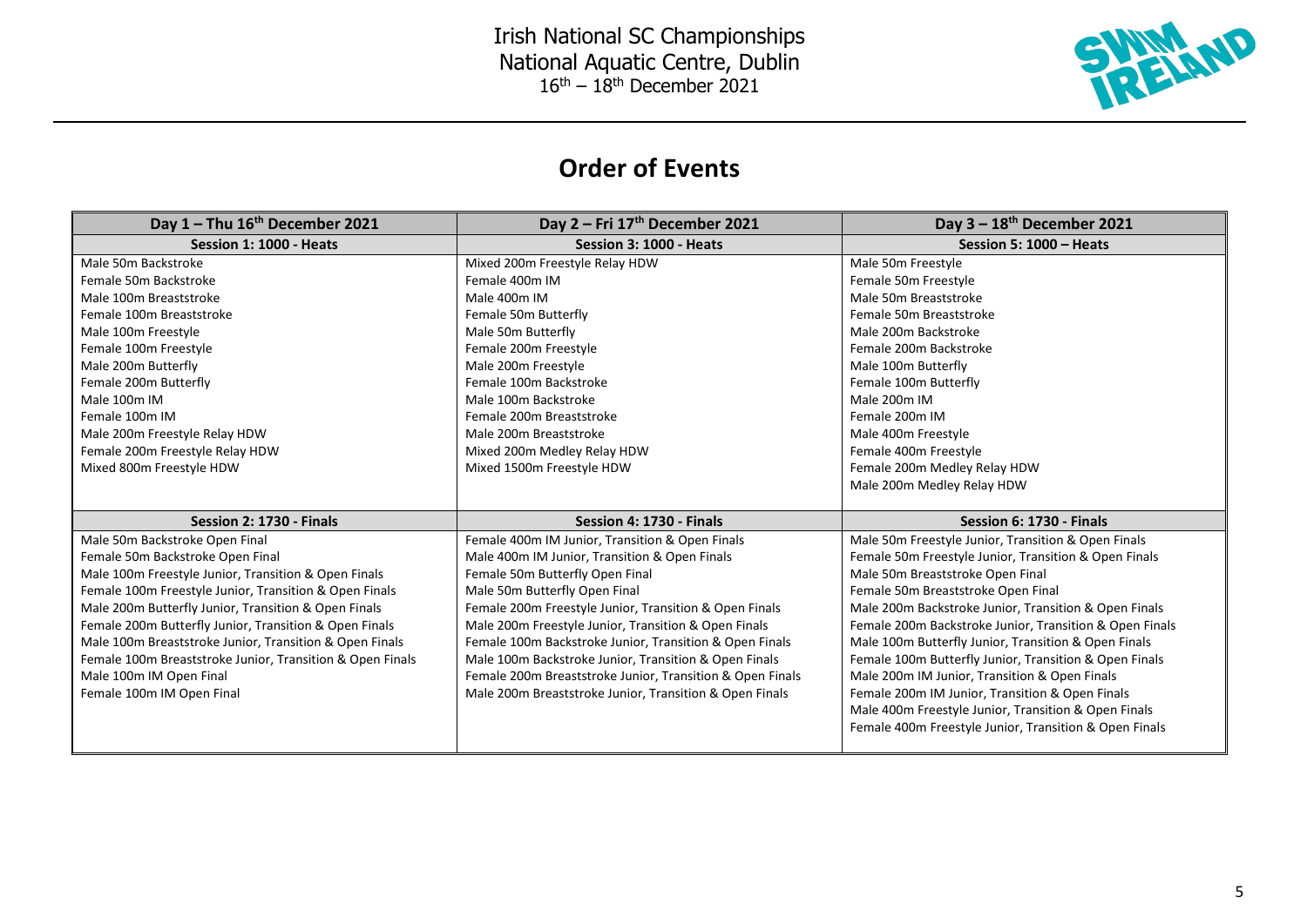

#### **Short Course Consideration Standards**

**(Achieved Short Course Only in the Period 1st July 2019 – 21 st November 2021)**

| <b>MALE</b>                |                                      | <b>EVENT</b>                            | <b>FEMALE</b>                        |                                   |
|----------------------------|--------------------------------------|-----------------------------------------|--------------------------------------|-----------------------------------|
| Junior<br>Born 2005 - 2008 | <b>Senior</b><br>Born 2004 & Earlier |                                         | <b>Senior</b><br>Born 2005 & Earlier | <b>Junior</b><br>Born 2006 - 2008 |
| 25.58                      | 24.57                                | 50 <sub>m</sub><br>Freestyle            | 27.57                                | 28.53                             |
| 55.91                      | 52.68                                | 100m<br>Freestyle                       | 59.39                                | 1:00.66                           |
| 2:03.41                    | 1:59.06                              | 200m<br>Freestyle                       | 2:11.05                              | 2:13.08                           |
| 4:25.10                    | 4.18.24                              | 400m<br>Freestyle                       | 4:38.17                              | 4:45.41                           |
| 9:08.28                    | 8:50.94                              | 800m<br>Freestyle                       | 9:39.63                              | 9;55.69                           |
| 17:25.65                   | 17:19.04                             | 1500m<br>Freestyle                      | 18:34.25                             | 18:56.96                          |
| 29.49                      | 28.47                                | 50 <sub>m</sub><br><b>Backstroke</b>    | 31.17                                | 31.91                             |
| 1:03.21                    | 1:02.02                              | 100 <sub>m</sub><br><b>Backstroke</b>   | 1:06.73                              | 1:07.61                           |
| 2:19.78                    | 2:17.38                              | 200 <sub>m</sub><br><b>Backstroke</b>   | 2:26.96                              | 2:27.82                           |
| 33.66                      | 31.61                                | 50 <sub>m</sub><br><b>Breaststroke</b>  | 35.86                                | 36.82                             |
| 1:11.32                    | 1:08.46                              | 100 <sub>m</sub><br><b>Breaststroke</b> | 1:16.31                              | 1:18.39                           |
| 2:41.62                    | 2:35.94                              | 200m<br><b>Breaststroke</b>             | 2:48.92                              | 2:53.02                           |
| 28.76                      | 27.47                                | 50 <sub>m</sub><br><b>Butterfly</b>     | 30.49                                | 30.97                             |
| 1:01.87                    | 59.30                                | 100m<br><b>Butterfly</b>                | 1:08.11                              | 1:09.58                           |
| 2:28.98                    | 2:17.95                              | 200m<br><b>Butterfly</b>                | 2:38.86                              | 2:44.53                           |
| 1:06.81                    | 1:02.07                              | 100 <sub>m</sub><br><b>IM</b>           | 1:08.95                              | 1:12.93                           |
| 2:19.94                    | 2:16.73                              | 200m<br><b>IM</b>                       | 2:29.18                              | 2:34.33                           |
| 5:04.55                    | 4:57.56                              | 400m<br><b>IM</b>                       | 5:25.23                              | 5:33.00                           |

Heats may be limited in order to manage session timelines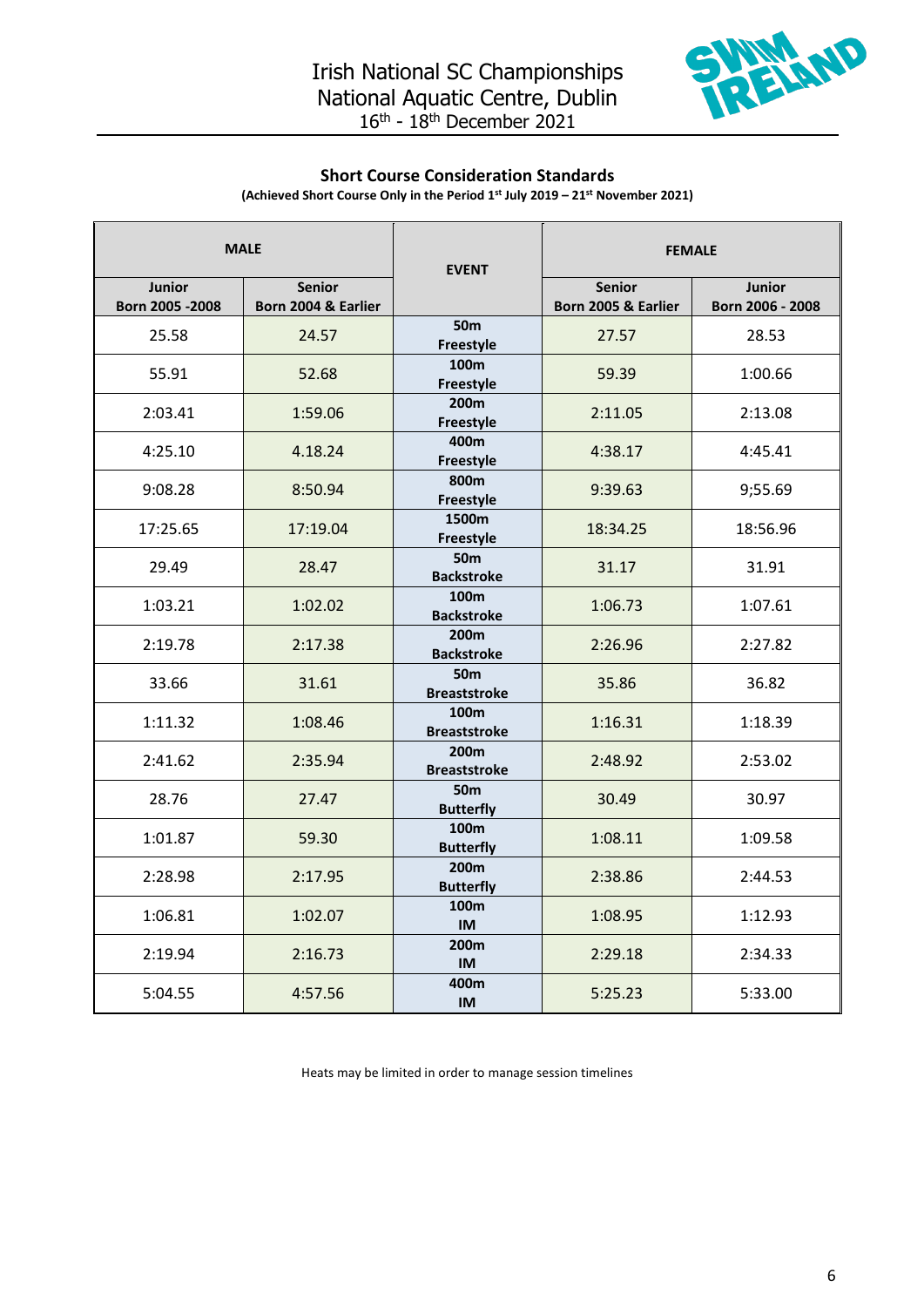

#### **Long Course Consideration Standards**

**(Achieved Long Course Only in the Period 1st July 2019 – 21 st November 2021)**

| <b>MALE</b>                |                                      | <b>EVENT</b>                            | <b>FEMALE</b>                        |                            |
|----------------------------|--------------------------------------|-----------------------------------------|--------------------------------------|----------------------------|
| Junior<br>Born 2005 - 2008 | <b>Senior</b><br>Born 2004 & Earlier |                                         | <b>Senior</b><br>Born 2005 & Earlier | Junior<br>Born 2006 - 2008 |
| 26.34                      | 25.30                                | 50 <sub>m</sub>                         | 28.08                                | 29.05                      |
|                            |                                      | Freestyle                               |                                      |                            |
| 57.58                      | 54.25                                | 100m<br>Freestyle                       | 1:00.48                              | 1:01.77                    |
| 2:06.32                    | 2:01.86                              | 200m<br>Freestyle                       | 2:12.64                              | 2:14.70                    |
| 4:29.96                    | 4:22.97                              | 400m<br>Freestyle                       | 4:40.13                              | 4:47.42                    |
| 9:18.70                    | 9:01.70                              | 800m<br>Freestyle                       | 9:49.50                              | 10:05.30                   |
| 17:45.20                   | 17:38.60                             | 1500m<br>Freestyle                      | 18:43.78                             | 19:06.45                   |
| 30.20                      | 29.20                                | 50 <sub>m</sub><br><b>Backstroke</b>    | 31.90                                | 32.50                      |
| 1:05.10                    | 1:03.87                              | 100 <sub>m</sub><br><b>Backstroke</b>   | 1:07.54                              | 1:08.43                    |
| 2:23.95                    | 2:21.48                              | 200 <sub>m</sub><br><b>Backstroke</b>   | 2:28.71                              | 2:29.62                    |
| 34.60                      | 32.60                                | 50 <sub>m</sub><br><b>Breaststroke</b>  | 36.80                                | 37.60                      |
| 1:13.91                    | 1:10.94                              | 100m<br><b>Breaststroke</b>             | 1:18.59                              | 1:20.73                    |
| 2:47.48                    | 2:41.60                              | 200 <sub>m</sub><br><b>Breaststroke</b> | 2:52.02                              | 2:56.19                    |
| 29.45                      | 28.20                                | 50 <sub>m</sub><br><b>Butterfly</b>     | 31.10                                | 31.60                      |
| 1:02.62                    | 1:00.20                              | 100m<br><b>Butterfly</b>                | 1:08.59                              | 1:10.07                    |
| 2:31.71                    | 2:20.48                              | 200m<br><b>Butterfly</b>                | 2:39.98                              | 2:45.69                    |
| N/A                        | N/A                                  | 100 <sub>m</sub><br><b>IM</b>           | N/A                                  | N/A                        |
| 2:22.70                    | 2:19.50                              | 200m<br><b>IM</b>                       | 2:31.80                              | 2:36.80                    |
| 5:15.60                    | 5:08.35                              | 400m<br><b>IM</b>                       | 5:31.19                              | 5:39.10                    |

Heats may be limited in order to manage session timelines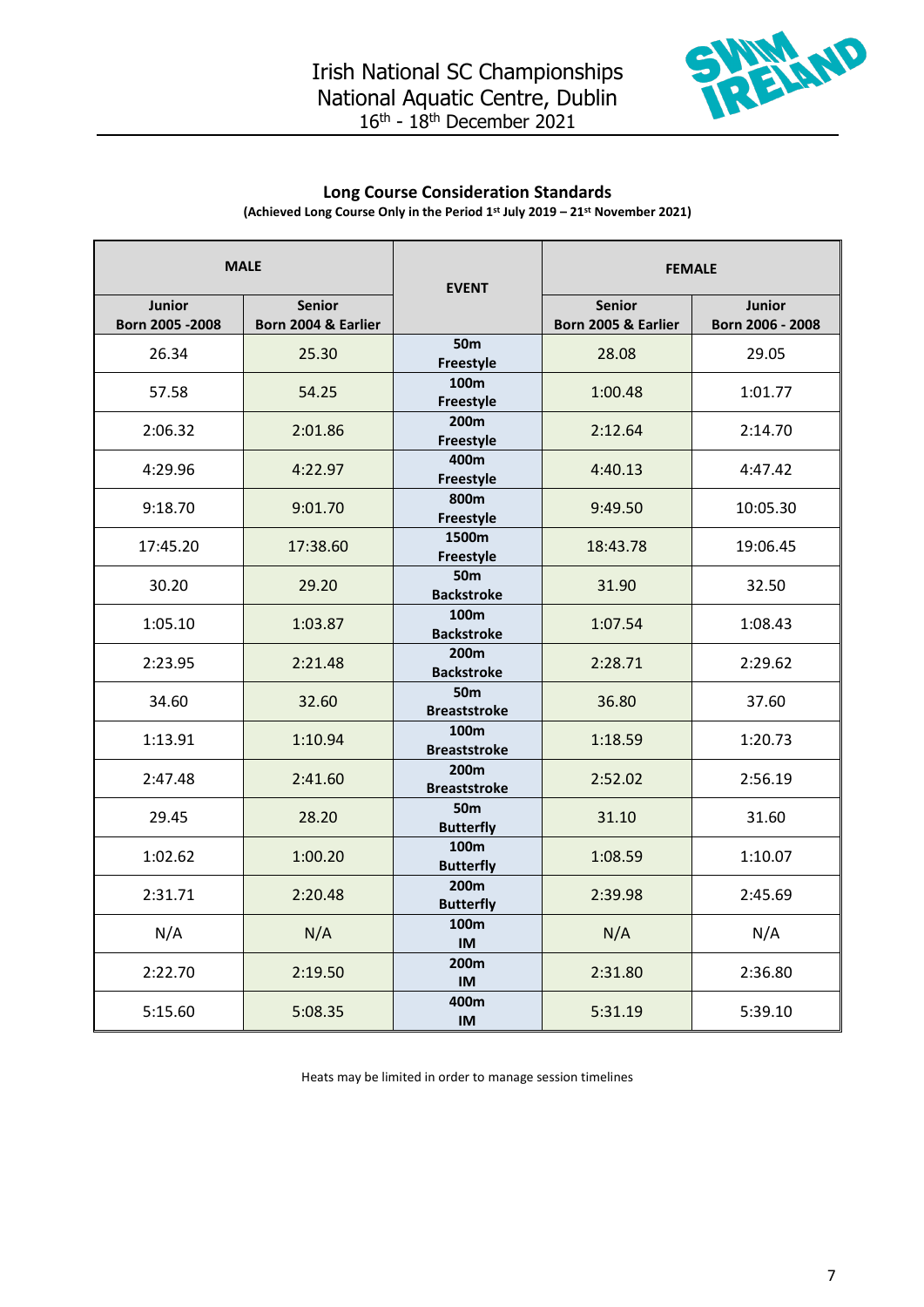

#### **RELAY & ENTRY SUMMARY SHEET**

| Event<br>No. | Event                       | 'A' Team Entry<br><b>Time</b> | 'B' Team Entry<br>Time |
|--------------|-----------------------------|-------------------------------|------------------------|
| 9            | Male 200m Freestyle Relay   |                               |                        |
| 10           | Female 200m Freestyle Relay |                               |                        |
| 21           | Mixed 200m Freestyle Relay  |                               |                        |
| 32           | Mixed 200m Medley Relay     |                               |                        |
| 39           | Female 200m Medley Relay    |                               |                        |
| 40           | Male 200m Medley Relay      |                               |                        |

**(It is accepted that Entry Time for Relay Events will be approximations for HDW seeding purposes only)**

| <b>Relay Entries:</b> |  |
|-----------------------|--|
|                       |  |

Individual Entries:  $\qquad \qquad \textcircled{E10}$  Each = €

 $\omega$  €25 Each = €\_\_\_\_\_\_\_\_\_\_

TOTAL AMOUNT ENCLOSED: €\_\_\_\_\_\_\_\_\_\_\_

CLUB: \_\_\_\_\_\_\_\_\_\_\_\_\_\_\_\_\_\_\_\_\_\_\_\_\_\_\_\_ CONTACT: \_\_\_\_\_\_\_\_\_\_\_\_\_\_\_\_\_\_\_\_\_\_\_\_\_\_\_\_\_\_\_\_\_\_

PHONE: \_\_\_\_\_\_\_\_\_\_\_\_\_\_\_\_\_\_\_\_\_\_\_\_\_\_EMAIL: \_\_\_\_\_\_\_\_\_\_\_\_\_\_\_\_\_\_\_\_\_\_\_\_\_\_\_\_\_\_\_\_\_\_\_\_\_

#### **Payment Options:**

Please reference all payments as "2021 Irish SC" and include club details.

Bank Transfer: EURO Sterling **Bank: AIB Bank: Danske Bank Sort Code: 932515 Sort Code: 950111 Account Number: 59772048 Account Number: 51051490 BIC: AIBKIE2D BIC: DABAGB2B**

**IBAN: IE03 AIBK 9325 1559 7720 48 IBAN: GB55 DABA 9501 1151 0514 90**

#### Credit Card:

Credit card payments can be made over the phone by calling the Swim Ireland offices at**+353 860247676** – please note that credit card payments can only be processed in Euro

Cheque/Postal Order: Made payable to Swim Ireland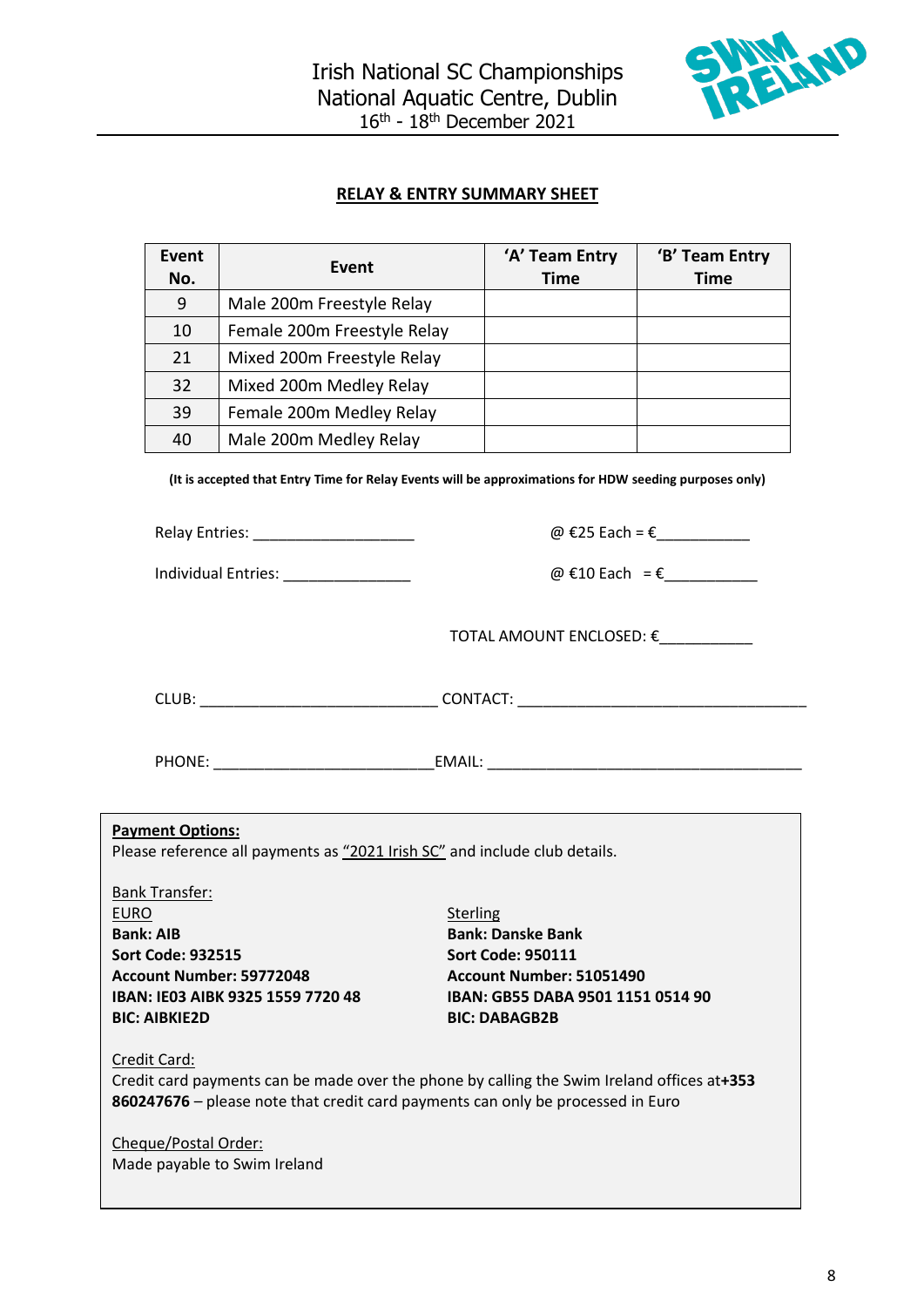

#### **Swim Ireland Safety Statement - Issues**

#### **Safety is the responsibility of every individual involved in the sport.**

#### **Risks identified must be reported to either a Club or Meet Official and formally reported to the facility operator.**

#### **All accidents must be formally reported.**

#### **General**

- **1)** By Law all facilities are required to have a Safety Statement in operation. Clubs and Meet Organisers should satisfy themselves that this is the case.
- **2)** Any accidents, however minor, must be reported to Swim Ireland (standard Accident Report Form available).
- **3)** ALL volunteers who work/help at Swim Ireland events are advised to read the Swim Ireland Safety Statement which is available upon request from the Office.

#### **Clubs**

- **1)** All Clubs should obtain and read a copy of the Safety Statement of the pool they are hiring.
- **2)** It is recommended that clubs identify risks and formally report them in writing to the relevant personnel at the facility.

#### **All Meets**

(Club, Regional and National)

- **1)** Following a meet at which an incident/accident occurred, the Organiser and Race Referee must complete a Meet Accident Report Form and include their contact details.
- **2)** All who attend meets are urged to report any accidents to either the Meet Organiser who immediately reports to the Race Referee or to the Referee directly. Where an accident occurs, Swim Ireland must be informed as soon as possible with a full report presented.
- **3)** "Safety at Swim Meets" must be included in all Programmes for all Meets run under Swim Ireland rules. It must also be read out at the start of every session with emphasis placed on item 3 above.
- **4)** Officials should be advised by the Race Referee to report any concerns they have over possible risks at the facility and to ensure that reporting procedures are followed.
- **5)** Under FINA Law the Referee is in total control of all persons attending the meet and the Referee should take all reasonable steps to ensure their safety.